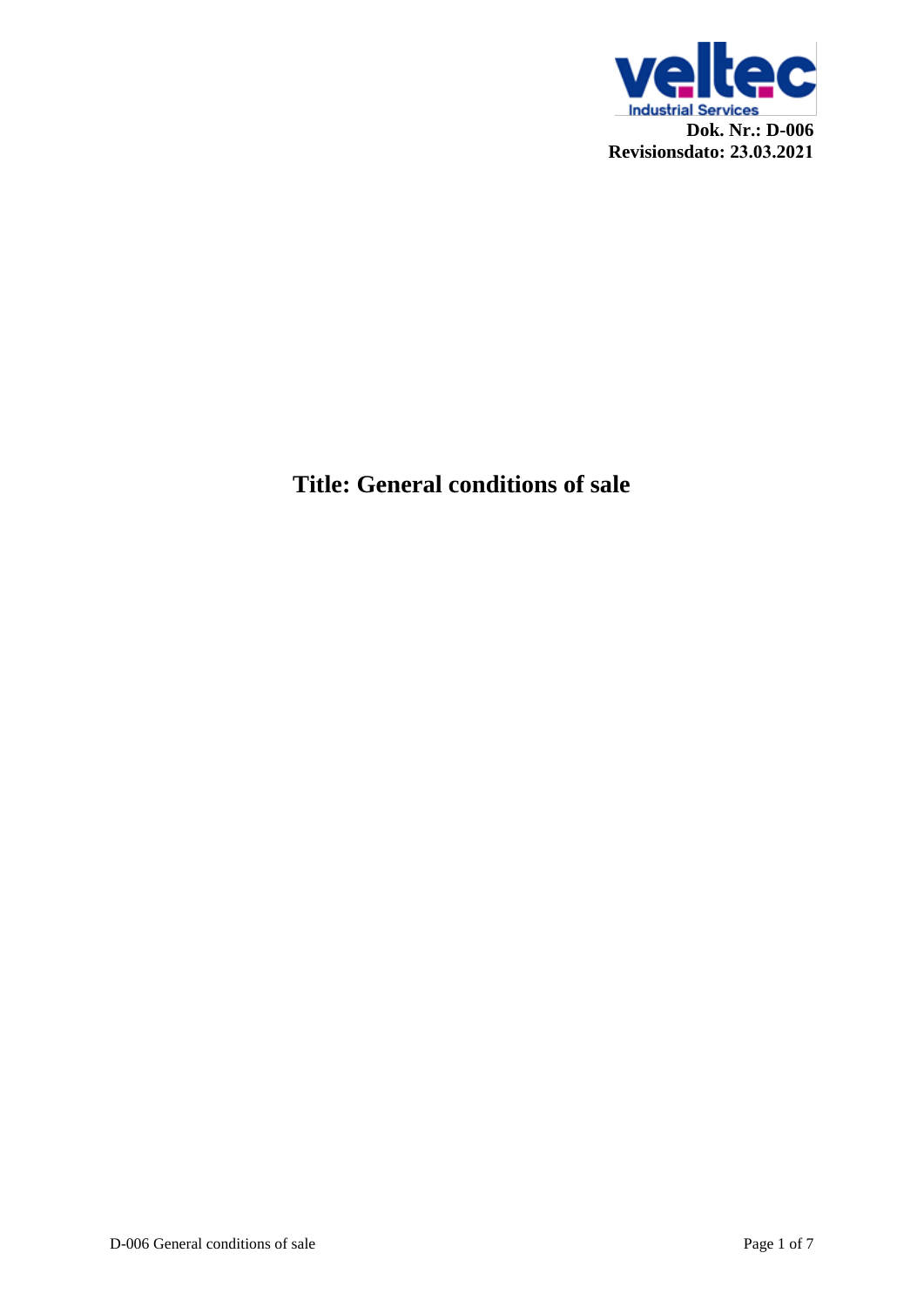

# **General Terms and Conditions of Sale**

#### **General information**

These general terms and conditions (the "GTC") shall apply to all sales made by Veltec AS (The Company), reg.no. 997 578 597 .

All supplies, works and services to be provided by the company (the "Work") are based on these GTC.

In the event of any conflict these GTC shall prevail followed by the terms and conditions which are included in the tender documents and/or other contract documents issued by the customer (together the "Contract").

Alterations to these GTC shall only apply after explicit acceptance in writing by the company.

All Contracts require the company's written approval to become legally effective. Contracts (or order acknowledgements) transmitted by facsimile or e-mails (signed and scanned) are deemed to be in written form whereas Contracts transmitted by other means of telecommunication are not.

Tenders (offers) from the company are, unless otherwise expressly stated in writing, valid for a period of 20 working days from the tender date.

Drawings, specifications, calculations and other technical information which are provided by the company shall remain the property of the company. The information shall be treated with confidentiality and shall not be distributed, copied and/or entrusted to any third party for other purposes than the execution of the Contract.

#### **Price and terms of payment**

Statutory sales tax (VAT) at the relevant level or the tax similar to sales tax (abroad) must be added to all the company's prices.

The company's invoices are payable within 21 days after the date of invoice, unless other written agreement has expressly been made.

If the customer exceeds the term for a payment, interest shall be charged on the account receivable in question at the current interest rate set by the Ministry of Finance.

The customer only has the right of withholding payments or offset with counter-claims insofar as its counter-claims are uncontested or legally established.

#### <span id="page-1-0"></span>**Customer provided items and site facilities**

Customer provided items, shall be provided timely and in accordance with agreed time schedules and milestones.

Drawings, technical specifications and other engineering documents required for execution of the Work shall – unless otherwise agreed – have been approved for construction (AFC) at the date of the conclusion of the Contract.

Customer provided materials shall be handed over at a location determined by the company and shall at delivery to the company be accompanied with all relevant certificates and installation

instructions etc.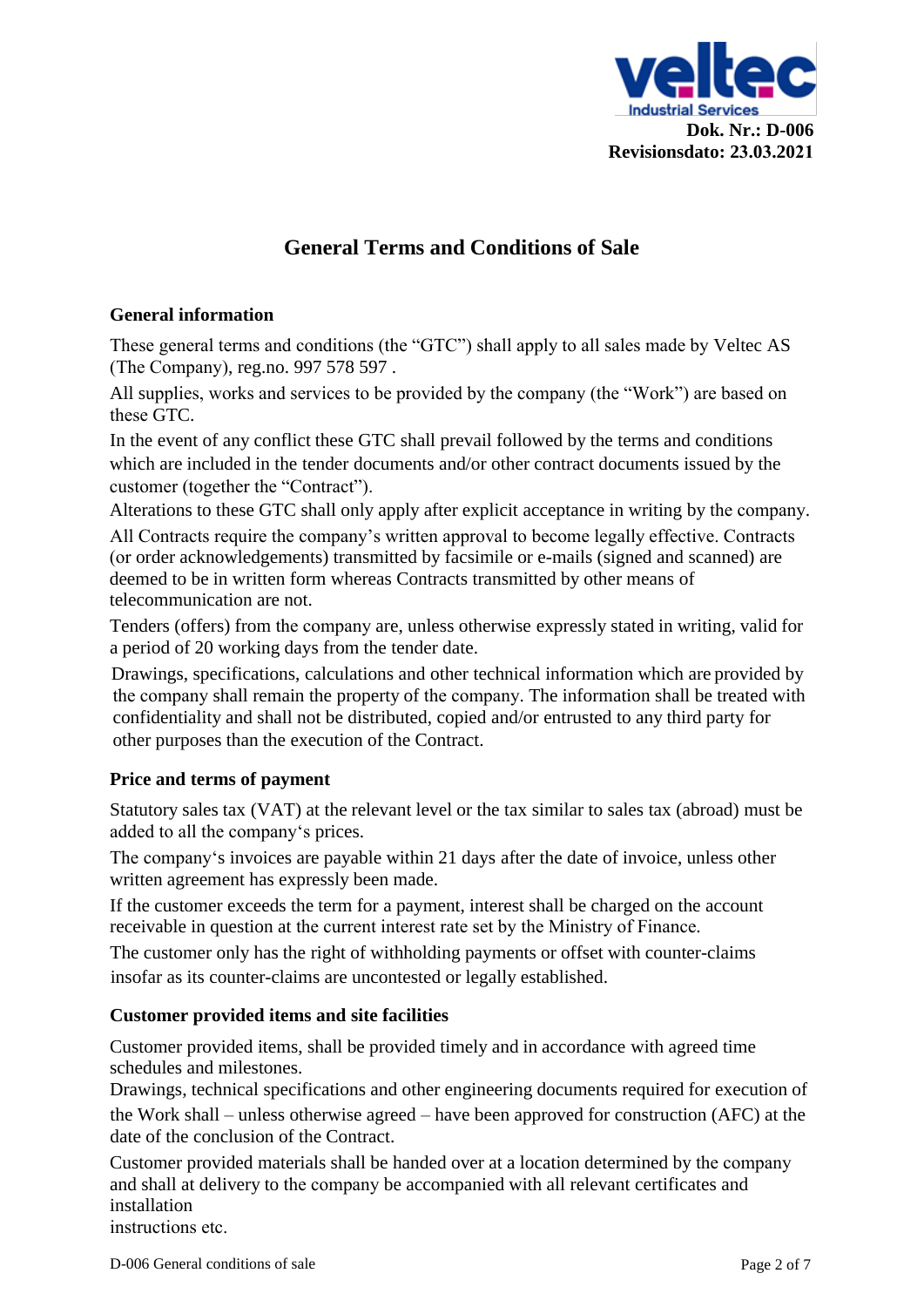

If the Work includes construction and installation at the customer's premises (the "Site") the following shall to the extent expedient for the company to perform the Work be put at the company`s disposal free of charge:

- Free and unhindered access to the Site
- Site offices and welfare facilities for the company's personnel
- Paved areas for storage of materials and tool containers etc.
- Electric power incl. distribution boards and power outlets close to the work areas
- Potable water and water for pressure testing (if applicable)
- Compressed air.

### **Delivery time**

The time of delivery of the Work (the "Delivery Time") shall be based on mutual written agreement between the company and the customer.

The Delivery Time shall be deemed to have been observed when delivery has taken place without material defects within the agreed milestones.

The Delivery Time shall be postponed and the customer shall bear the resulting cost of the company if:

- Customer provided items, are delay[ed \(](#page-1-0)AFC drawings, materials etc.)
- Acceptance of the Work is delayed for reasons for which the company is not responsible

The Delivery Time shall also be postponed if the company is hindered from completing the Work within the agreed Delivery Time due to reasons of Force Majeure or other circumstances beyond the company`s control. The Delivery Time shall be postponed by a period equal to the duration of the hindrance although a reasonable start-up period shall be added.

## **Risk transfer / Acceptance**

<span id="page-2-0"></span>The Work shall be at the customer's risk from t[he m](#page-2-0)oment the Work is delivered. The Work can either entail delivery of goods, or delivery of other works and services[.](#page-2-1)

<span id="page-2-1"></span>Delivery of goods, including partial deliveries, shall be Ex Works. This also applies even if the company has assumed ancillary obligations such as dispatch or delivery.

Delivery of other works and services shall be deemed to have taken place when handover has occurred in accordance with the below mentioned:

- Just before completion the company will inform the customer of the expected time of completion. The customer shall then convene the company to a handover meeting to take place within 10 working days after the indicated time of completion.
- Handover occurs upon the conclusion of the handover meeting, unless material defects were discovered in the course hereof, in which case a new handover meeting shall be arranged to be held when the company has informed the customer in writing that rectification has taken place. The customer shall not be entitled to refuse handover on the grounds of a non-significant defect provided the company expressly accept the company's obligation to rectify the defect.

D-006 General conditions of sale Page 3 of 7 • If handover does not take place due to circumstances for which the company is not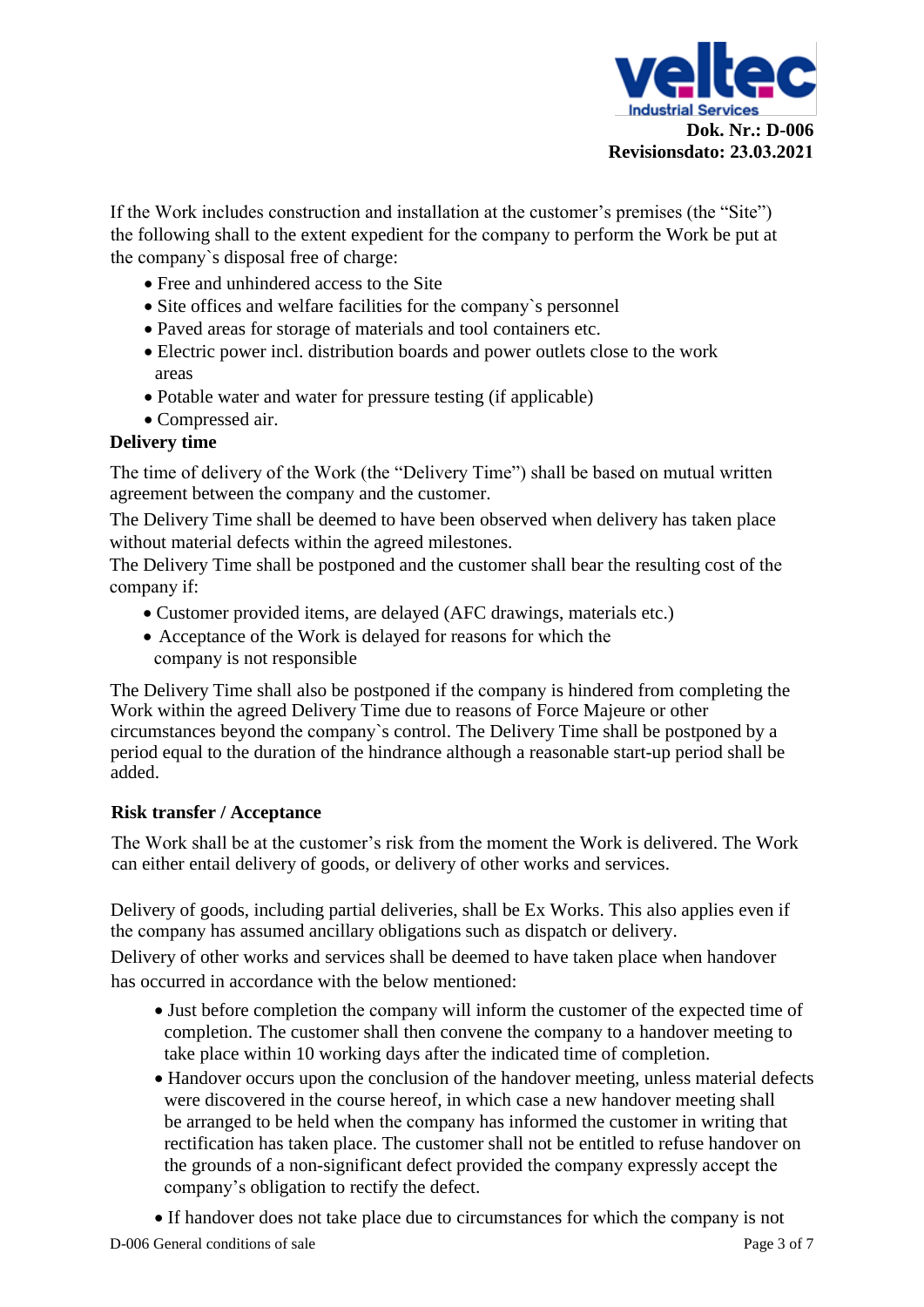

responsible, handover (and hence the transfer of risk to the customer) shall be deemed to have taken place 10 working days after the indicated expected time of completion.

• Moreover, handover (and hence the transfer of risk to the customer) shall be deemed to have taken place if the customer takes the Work fully or partly into operation.

Partial deliveries or services are allowed, unless other written agreement has expressly been made.

#### <span id="page-3-0"></span>**Retention of title**

The company shall retain title to the Work until all accounts receivable have been settled.

The company is entitled to insure the Work at the customer's expense against theft, breakage, fire, water and other damage unless the customer has demonstrably taken out such insurance.

If the customer is in breach of Contract, in particular in the event of default of payment, the company has the right to take back the Work delivered after having sent a written reminder. This does not constitute withdrawal from the Contract. The customer shall notify the company without delay of all procedures affecting the retention of title, in particular measures of

levy of execution on property or actual interference with the retention of title.

#### **Warranty**

Subject to the company warrants that the Work is in compliance with the Contract Any Work that is shown to be defective prior to the transfer of risk shall, at the company's option,

be rectified through repair or replacement. Replaced parts shall become the property of the company.

The customer shall immediately upon discovery of any defects notify the company in writing escribing in detail the nature and extent of the defect.

The customer, in coordination with the company, shall grant the company the required time and opportunity to perform all rectification activities which the company deems to be necessary; otherwise the company shall be released from liability for the consequences arising thereof.

Only in urgent cases, where operational safety is endangered, or to prevent unreasonably serious damage, of which the company must be notified immediately, the customer shall be entitled to rectify the defect itself, or to have it rectified by a third party, and to require remuneration of the reasonable documented direct costs arising.

Of the costs arising from the rectification, the company shall, in the event that the complaint is revealed to be justified, be responsible for the reasonable documented direct costs of the repaired/replaced item, including domestic freight, costs for removal and installation, and, if the position of the spare part makes it reasonable to expect that workers should perform the Work, the costs for providing the company's workers and auxiliary personnel.

The customer has the right to withdraw from the Contract in case of a major defect and the company fails to rectify the defect within a reasonable period of time. In the case of a minor defect, the customer only has the right of reduction of the Contract price.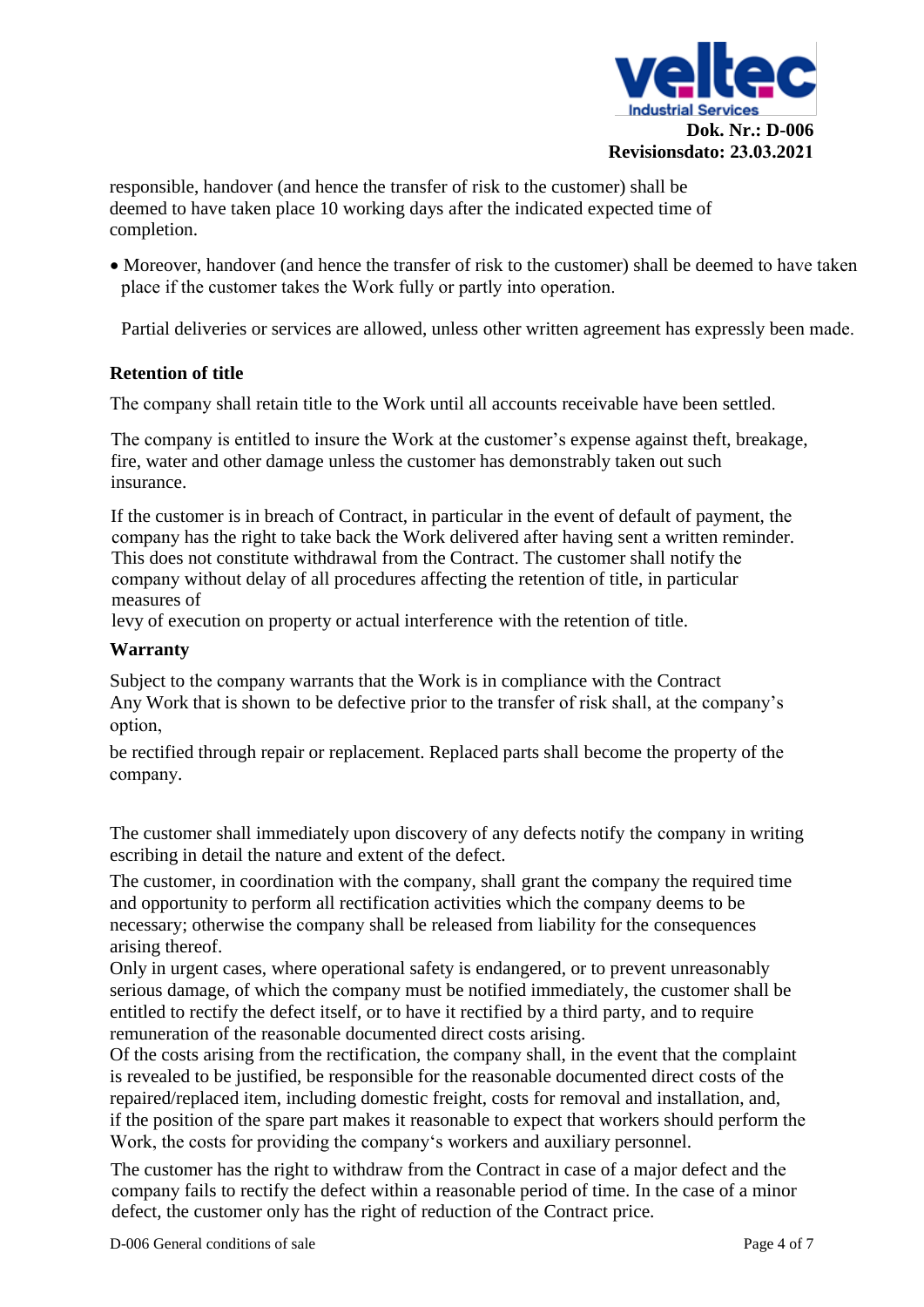

#### **Liability and limitation thereof**

<span id="page-4-0"></span>The company shall be liable for delivering the Work. the company shall only be liable for damage occurring on the Work itself and not damage to people or other property, unless the damages are a result of the company's

- Intent
- Gross negligence
- •Malicious silence with respect to defects

Furthermore, the company shall be liable for defects in the Work to the extent that liability is" mandatory prescribed under the Product Liability Law for injury to people or damage to property involving privately used objects.

For products delivered by the company but manufactured by other manufacturers the company`s liability shall be limited to the liability which can be carried on to the said manufacturer and to the extent the manufacturer is able and obliged to meet the obligation.

The company shall not be liable if the defects are attributable to measures taken or designs" used at the express demand of the customer, or if they occur in materials or products supplied by the customer. In particular the company shall not be liable for: Unsuitable or incorrect use, faulty installation or start-up by the customer or third parties, natural wear-and-tear, incorrect or negligent handling, incorrect maintenance, unsuitable equipment, inadequate construction works, unsuitable foundation, chemical, electrochemical or electrical influences, unless they can be attributed to culpable acts or omissions on the company's part.

The company shall not be liable for the resulting consequences if the customer or a third party performs rectification work incorrectly, including rectification performed. The same applies if modifications are undertaken on the Work without the company's prior authorization.

Except in the cases mentioned, liability [sha](#page-4-0)ll always be limited to the lowest co quoy  $qWq$ hay koi

- 1) damage which is typical for the Contract and which could reasonably have been foreseen.
- 2) to the company`s insurance`s maximum limit of indeminity
- 3) and to the total Contract value

All other claims for damages, particularly claims for indirect loss or damage such as loss of profit and loss of production, are excluded.

All claims, including warranty claims, of the customer in connection with the Contract shall be time-barred after 12 months from putting the Work into operation, but not later than 15 months from the date of delivery.

#### **Insolvency of the customer**

If the customer suspends payment or the customer or one of its creditors applies for the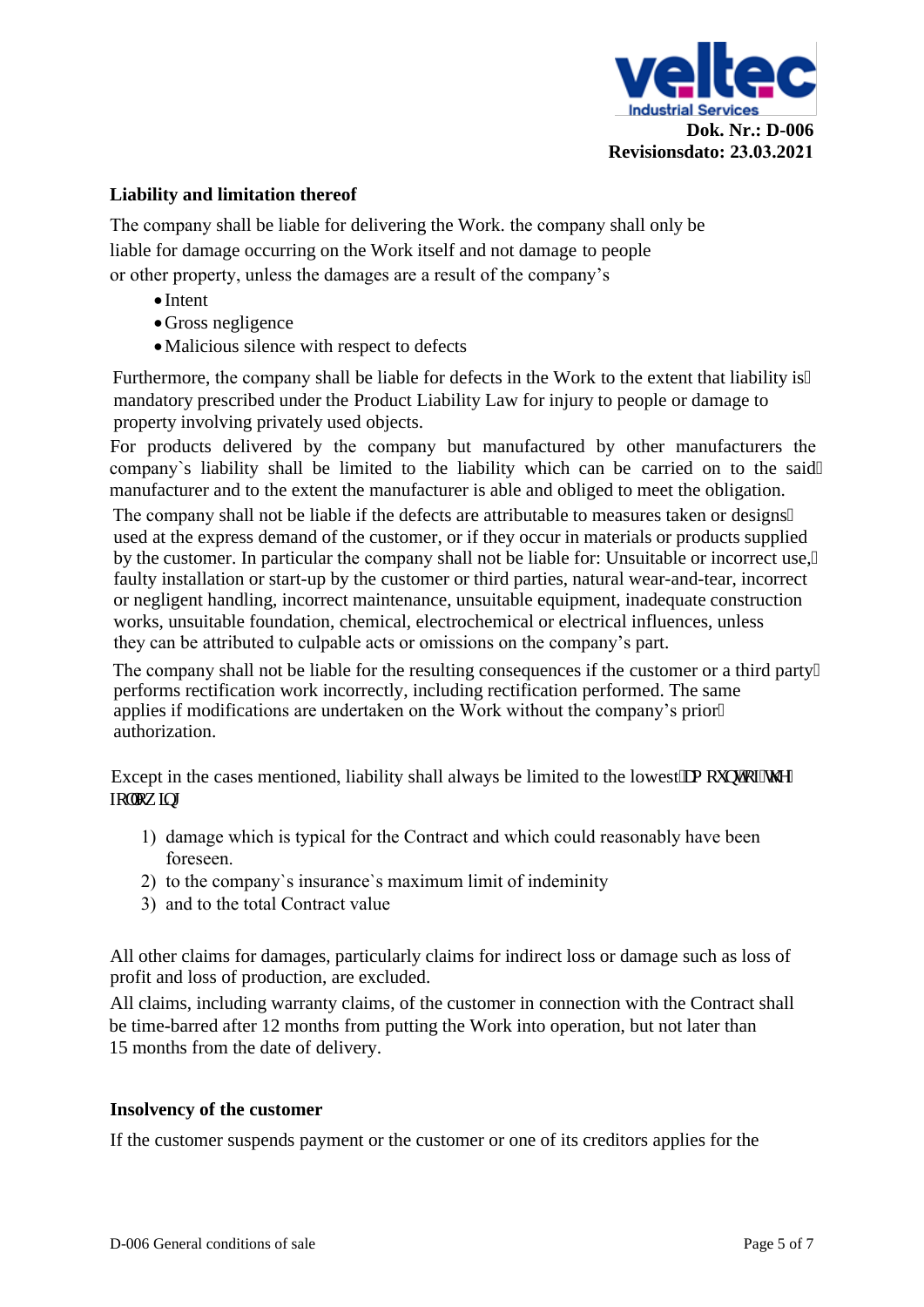

opening of insolvency proceedings regarding the customer's assets, or the insolvency proceedings against the customer's assets are opened, or the opening of such proceedings is refused for insufficiency of assets, the company may, without prejudice to the company's other legal or contractual rights, terminate the Contract without notice and require immediate return of the deliv[ere](#page-3-0)d goods.

#### **Force majeure**

The company shall be released from the company's obligation to deliver the Work in so far as and to the extent that the company has been prevented from fulfilling its obligations due to reasons which lie outside the control of the company and were unforeseeable at the time of the conclusion of the Contract ("Force Majeure").

Force Majeure shall include but is not be limited to:

- •War, terrorism and vandalism
- •Natural disasters and extreme weather conditions including severe storms, rain snow etc.
- •Plant disruptions at any kind at the site which disturb or interrupt the Work
- •Fire
- •Strikes and lawful lockouts

The company is obligated to notify the customer without undue delay in case of the occurrence of a Force Majeure event.

In case of Force Majeure each party shall cover its own costs resulting from the Force Majeure event.

If a Force Majeure situation lasts without interruption for 30 days or more, or it is evident that it will do so, then each party shall have the right to cancel the Contract by written notice to the other party.

#### **Applicable law, place of jurisdiction**

All legal matters arising between the company and the customer shall be governed by Norwegian law, excluding Norwegian international private law.

Any dispute arising out of or in connection with this Contract, including any disputes regarding the existence, validity or termination thereof, shall be settled by arbitration arranged by The Norwegian Building and Construction Arbitration Court.

If the Norwegian Building and Construction Arbitration Court refuses to settle the dispute the local city court near the company's headquarters shall settle the dispute.

#### **General provisions**

The customer may not, without the company's written consent, assign the customer's contractual rights under the Contract to third parties.

If one or more provisions of the Contract cannot be enforced because they are contrary to mandatory law or for some other reason are regarded as not accepted, this shall not affect the validity of the other provisions of the Contract.